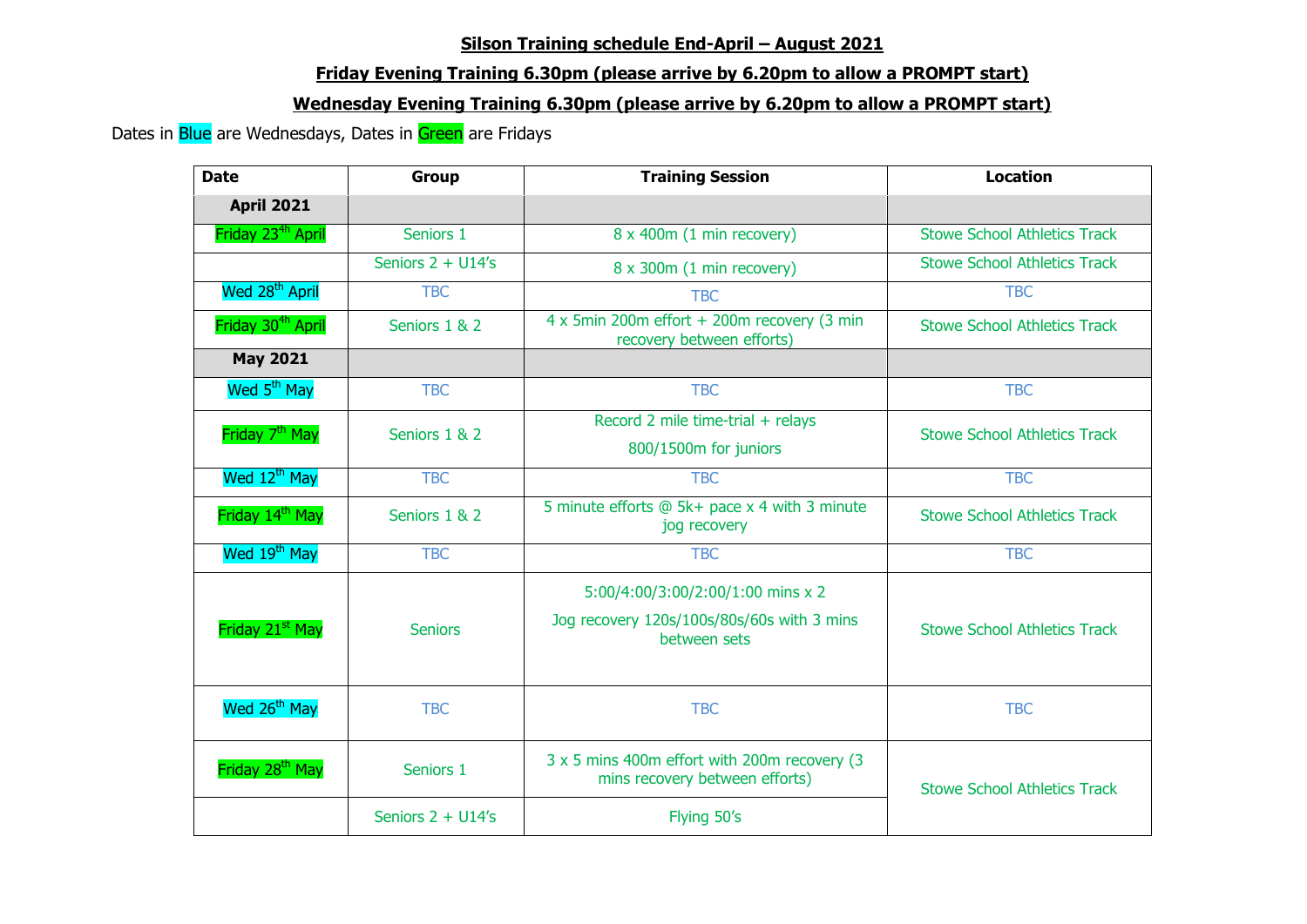| <b>June 2021</b>                                 |                                                            |                                                                                                          |                                                    |
|--------------------------------------------------|------------------------------------------------------------|----------------------------------------------------------------------------------------------------------|----------------------------------------------------|
| Wed 2 <sup>nd</sup> June                         | <b>TBC</b>                                                 | <b>TBC</b>                                                                                               | <b>TBC</b>                                         |
|                                                  |                                                            | ***No training as same night as Blisworth 5<br>(NRRL/EMGP)***                                            |                                                    |
| Friday 4 <sup>th</sup> June                      | <b>Seniors</b>                                             | or                                                                                                       | Blisworth / Stowe School Athletics<br><b>Track</b> |
|                                                  |                                                            | 300m efforts with 100 recovery                                                                           |                                                    |
|                                                  |                                                            | 8 minutes x 3 with 3 minute recovery                                                                     |                                                    |
|                                                  | Juniors/Young Athletes                                     | ***Half-term***                                                                                          |                                                    |
| Wed 9 <sup>th</sup> June                         | <b>TBC</b>                                                 | <b>TBC</b>                                                                                               | <b>TBC</b>                                         |
| Friday 11 <sup>th</sup> June                     | Seniors 1 & 2                                              | 10 x 90s (2 mins recovery)                                                                               | <b>Stowe School Athletics Track</b>                |
| Wed 16 <sup>th</sup> June                        | <b>TBC</b>                                                 | <b>TBC</b>                                                                                               | <b>TBC</b>                                         |
| Friday 18 <sup>th</sup> June                     | Seniors 1 & 2                                              | <b>Pyramid Session</b><br>30s, 1m, 2m, 3m, 4m, 5m, 4m, 3m, 2m, 1m, 30s<br>(Recovery=HALF TIME of effort) | <b>Stowe School Athletics Track</b>                |
| Wed 23 <sup>rd</sup> June                        | <b>TBC</b>                                                 | <b>TBC</b>                                                                                               | <b>TBC</b>                                         |
| Friday 25 <sup>th</sup> June                     | Seniors 1 & 2                                              | 5 minute efforts $x$ 5 with 2 minute jog recovery                                                        | <b>Stowe School Athletics Track</b>                |
| Wed 31 <sup>st</sup> June                        | <b>TBC</b>                                                 | <b>TBC</b>                                                                                               | <b>TBC</b>                                         |
| <b>July 2021</b>                                 |                                                            |                                                                                                          |                                                    |
| Friday 2 <sup>rd</sup> July                      | Seniors 1 & 2                                              | 60s efforts x 4 x 4 sets. Recovery 1min jog with 2<br>mins rest between sets                             | <b>Stowe School Athletics Track</b>                |
| Wed 7 <sup>th</sup> July                         | <b>TBC</b>                                                 | <b>TBC</b>                                                                                               | <b>TBC</b>                                         |
| Friday 9 <sup>th</sup> July                      | Seniors 1 & 2                                              | Record 3 mile time-trial + relays<br>1500m for Juniors                                                   | <b>Stowe School Athletics Track</b>                |
| Wed 14 <sup>th</sup> July                        | <b>TBC</b>                                                 | <b>TBC</b>                                                                                               | <b>TBC</b>                                         |
| ***Thurs 15 <sup>th</sup><br>July*** (Grand Prix | Seniors 1 & 2<br>(last session summer<br>session at Stowe) | 5 minute efforts @ 5k+ pace x 4 with 3 minute<br>jog recovery                                            | <b>Stowe School Athletics Track</b>                |
| weekend @<br>Silverstone)                        |                                                            |                                                                                                          |                                                    |
| Wed 21 <sup>st</sup> July                        | <b>TBC</b>                                                 | <b>TBC</b>                                                                                               | <b>TBC</b>                                         |
| Fri 23 <sup>rd</sup> July                        | Seniors only                                               | Chip Shop Challenge                                                                                      | The Mount, Towcester                               |
| Wed 28 <sup>th</sup> July                        | Seniors only                                               | 900 $m$ reps $x$ 3 $x$ 2                                                                                 | <b>Towcester Water Meadow</b>                      |